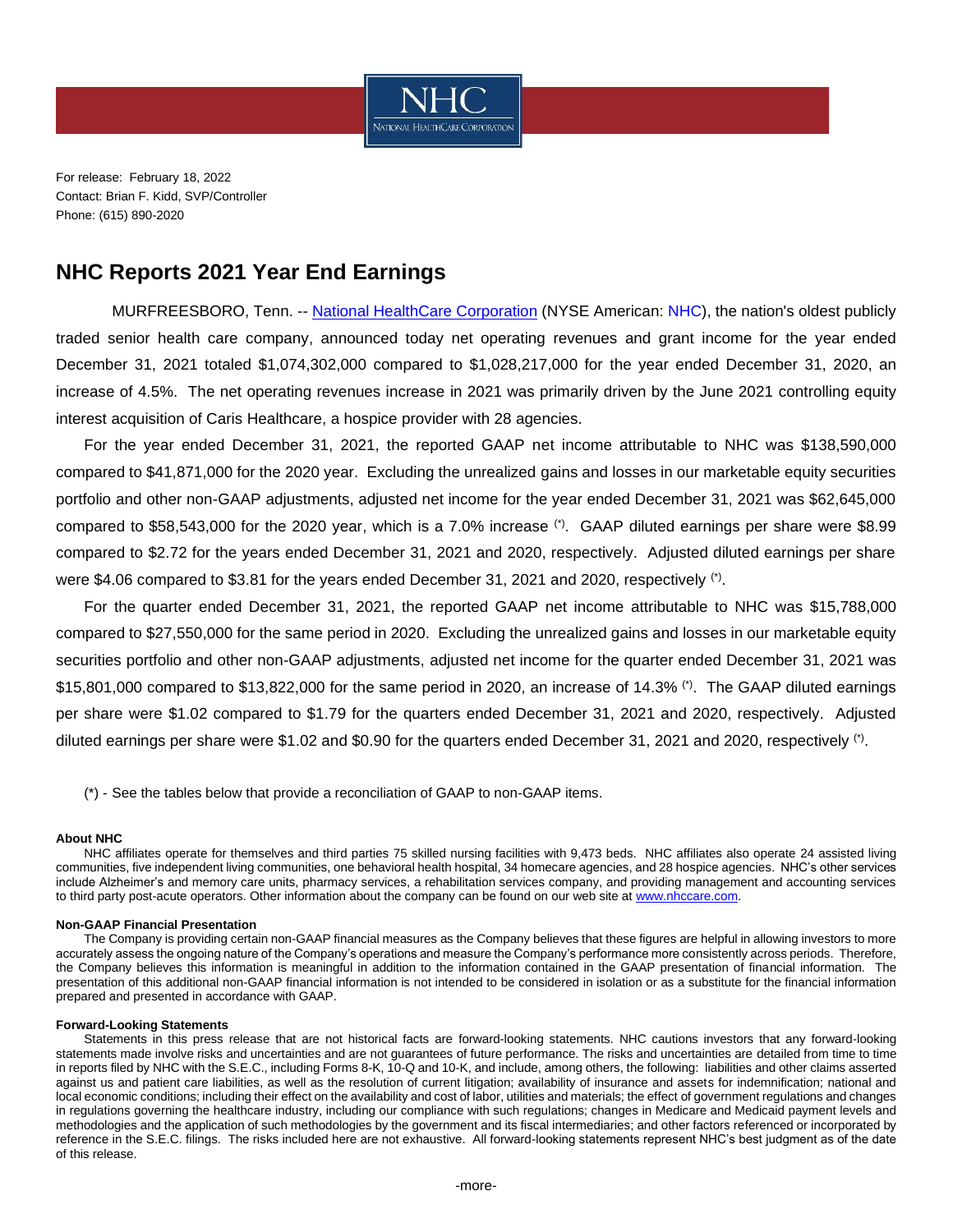### Page 2

## **Consolidated Statements of Operations**

*(in thousands, except share and per share amounts)*

|                                                                                                                                          | <b>Three Months Ended</b>          |            |                                     |             | <b>Year Ended</b> |            |            |            |  |  |
|------------------------------------------------------------------------------------------------------------------------------------------|------------------------------------|------------|-------------------------------------|-------------|-------------------|------------|------------|------------|--|--|
|                                                                                                                                          | December 31                        |            |                                     | December 31 |                   |            |            |            |  |  |
|                                                                                                                                          |                                    | 2021       |                                     | 2020        |                   | 2021       |            | 2020       |  |  |
| Revenues and grant income:                                                                                                               |                                    |            |                                     |             |                   |            |            |            |  |  |
| Net patient revenues                                                                                                                     | S                                  | 256,894    | S.                                  | 234,646     |                   | 965,542    |            | 931,795    |  |  |
| Other revenues                                                                                                                           |                                    | 11,484     |                                     | 14,454      |                   | 45,400     |            | 48,917     |  |  |
| Government stimulus income                                                                                                               |                                    | 15,056     |                                     | 10,725      |                   | 63,360     |            | 47,505     |  |  |
| Net operating revenues and grant income                                                                                                  |                                    | 283,434    |                                     | 259,825     |                   | 1,074,302  |            | 1,028,217  |  |  |
| Costs and expenses:                                                                                                                      |                                    |            |                                     |             |                   |            |            |            |  |  |
| Salaries, wages and benefits                                                                                                             |                                    | 168,433    |                                     | 153,359     |                   | 629,672    |            | 609,306    |  |  |
| Other operating                                                                                                                          |                                    | 76,910     |                                     | 73,429      |                   | 303,145    |            | 286,845    |  |  |
| Facility rent                                                                                                                            |                                    | 10,381     |                                     | 9,522       |                   | 40,818     |            | 40,494     |  |  |
| Depreciation and amortization                                                                                                            |                                    | 10,151     |                                     | 10,487      |                   | 40,672     |            | 42,018     |  |  |
| Interest                                                                                                                                 |                                    | 188        |                                     | 249         |                   | 845        |            | 1,399      |  |  |
| Impairment of assets                                                                                                                     |                                    | 8,225      |                                     |             |                   | 8,225      |            |            |  |  |
| Total costs and expenses                                                                                                                 |                                    | 274,288    |                                     | 247,046     |                   | 1,023,377  |            | 980,062    |  |  |
| Income from operations                                                                                                                   |                                    | 9,146      |                                     | 12,779      |                   | 50,925     |            | 48,155     |  |  |
| Non-operating income                                                                                                                     |                                    | 2,529      |                                     | 7,656       |                   | 17,774     |            | 26,527     |  |  |
| Gain on acquisitions of equity method investments                                                                                        |                                    |            |                                     |             |                   | 95,202     |            | 1,707      |  |  |
| Unrealized gains/(losses) on marketable equity securities                                                                                |                                    | 9,364      |                                     | 16,614      |                   | (13, 863)  |            | (23,966)   |  |  |
|                                                                                                                                          |                                    |            |                                     |             |                   |            |            |            |  |  |
| Income before income taxes                                                                                                               |                                    | 21,039     |                                     | 37,049      |                   | 150,038    |            | 52,423     |  |  |
| Income tax provision                                                                                                                     |                                    | (5,044)    |                                     | (9,633)     |                   | (10, 951)  |            | (10, 433)  |  |  |
| Net income                                                                                                                               |                                    | 15,995     |                                     | 27,416      |                   | 139,087    |            | 41,990     |  |  |
| Net (income)/loss attributable to noncontrolling interest                                                                                |                                    | (207)      |                                     | 134         |                   | (497)      |            | (119)      |  |  |
| Net income attributable to National HealthCare Corporation                                                                               | \$                                 | 15,788     | \$                                  | 27,550      | \$                | 138,590    | \$         | 41,871     |  |  |
| Net income per common share                                                                                                              |                                    |            |                                     |             |                   |            |            |            |  |  |
| <b>Basic</b>                                                                                                                             | \$                                 | 1.03       | \$                                  | 1.80        | \$                | 9.03       | \$         | 2.74       |  |  |
| <b>Diluted</b>                                                                                                                           | \$                                 | 1.02       | \$                                  | 1.79        | \$                | 8.99       | \$         | 2.72       |  |  |
| Weighted average common shares outstanding                                                                                               |                                    |            |                                     |             |                   |            |            |            |  |  |
| <b>Basic</b>                                                                                                                             | 15,364,302                         |            |                                     | 15,311,947  | 15,347,129        |            | 15,306,174 |            |  |  |
| <b>Diluted</b>                                                                                                                           |                                    | 15,440,633 |                                     | 15,371,718  |                   | 15,416,716 |            | 15,369,523 |  |  |
| Dividends declared per common share                                                                                                      | \$                                 | 0.55       | \$                                  | 0.52        | \$                | 2.11       | \$         | 2.08       |  |  |
| <b>Balance Sheet Data</b>                                                                                                                | <b>Dec. 31</b>                     |            | Dec. 31                             |             |                   |            |            |            |  |  |
| (in thousands)                                                                                                                           | 2021                               |            | 2020                                |             |                   |            |            |            |  |  |
| Cash, cash equivalents and marketable securities<br>Restricted cash, cash equivalents and marketable securities<br><b>Current assets</b> | 256,025<br>S<br>175,884<br>426,638 |            | \$<br>323,445<br>158,162<br>456,755 |             |                   |            |            |            |  |  |
| Property and equipment, net                                                                                                              |                                    | 520,996    |                                     | 520,318     |                   |            |            |            |  |  |
| <b>Total assets</b>                                                                                                                      |                                    | 1,403,396  |                                     | 1,362,132   |                   |            |            |            |  |  |
| <b>Current liabilities</b>                                                                                                               |                                    | 263,201    |                                     | 281,228     |                   |            |            |            |  |  |

NHC stockholders' equity **903,004** 795,177